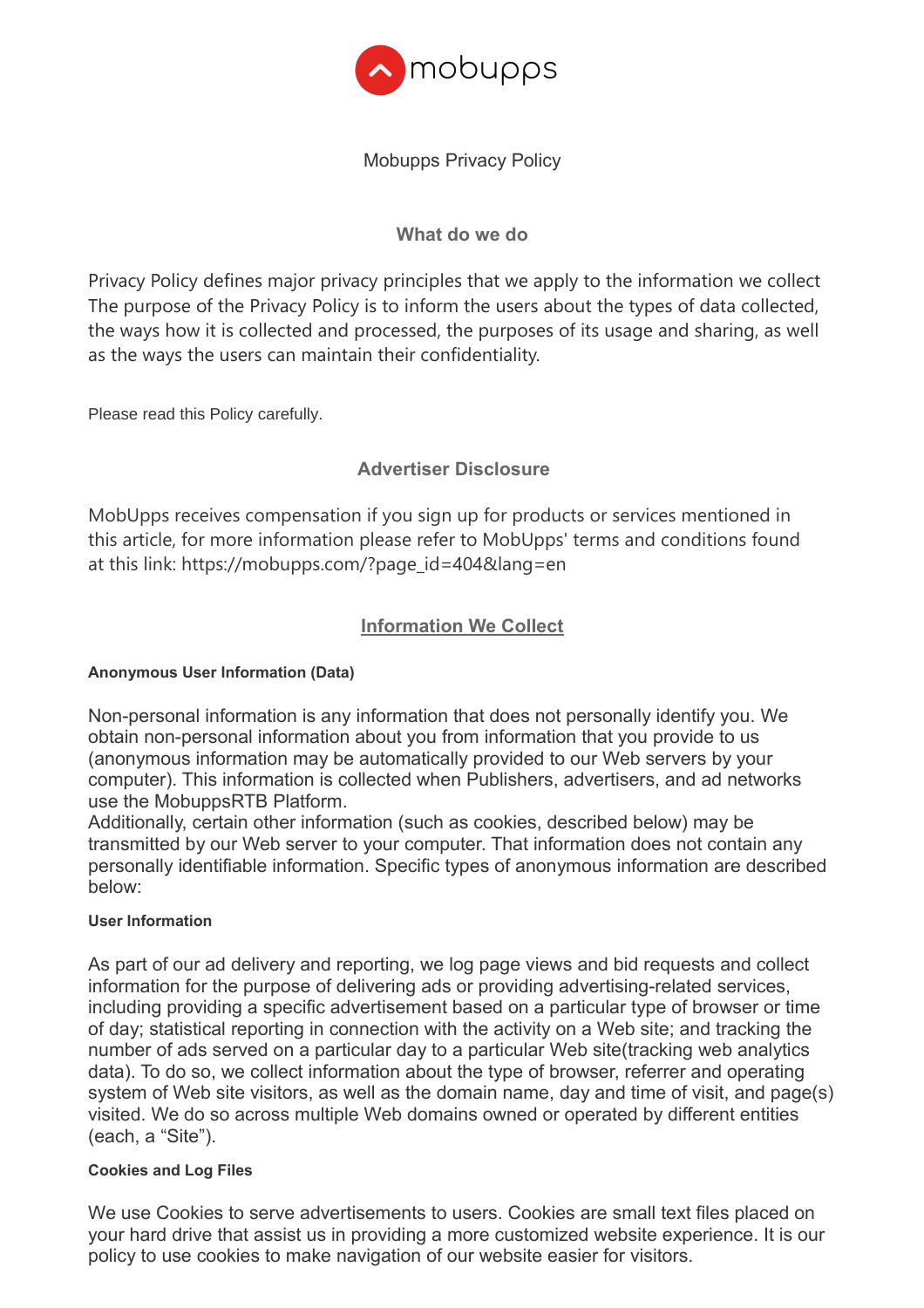If you are concerned about cookies, most browsers permit individuals to decline cookies. For details of our cookies please refer to our user cookies.

In order to properly manage our website we may anonymously log information on our systems, and identify categories of visitors by items such as domains and browser types. These statistics are used to manage the operational efficiency of our systems.

## **How We Use Information Collected**

Mobupps uses non-personally identifiable data collected from users and website visitors in order to:

•To improve the quality and functionality of the website, enhance your experience, create new services (including customized services), change/cancel existing content and services, or for other internal and statistical purposes.

•To present you relevant content, marketing materials and advertisements, by analyzing your interests from the web pages you visit and online services that you use.

•To provide you with support and handle inquires.

•To enforce our terms of use and/or EULA.

•To comply with any applicable law and assist law enforcement agencies as required.

•To conduct surveys and market research.

•To improve the quality and functionality of the website, enhance your experience, create new services (including customized services), change/cancel existing content and services, or for other internal and statistical purposes.

•To present you relevant content, marketing materials and advertisements, by analyzing your interests from the web pages you visit and online services that you use. With respect to data collected via theMobupps RTB Platform, we may combine Non-Personal Information with data collected from other sources and disclose the Non-

Personal Information and combined information to participating advertisers and ad networks so that they can determine whether to bid on ad inventory and in order to improve the relevance of the advertising presented to Users. Examples of such data include: (a) country, city, and other geo-location details based upon the IP address of the User; (b) category and keyword information based upon the Publisher website URL; and (c) other data from advertisers and data providers that would help in ad targeting (e.g., an advertiser that wants to advertise to Users who have previously visited the advertiser's website).

## **How we protect the Collected Information.**

Information that we collect is stored on servers that Adkernel solely manages, using standard security procedures and practices appropriate to the nature of the information in an effort to protect information from unauthorized access, destruction, use, modification, or disclosure. If we learn that we have unexpectedly stored personal information (e.g., if we become aware that a URL that we store contains personal information), we will use commercially reasonable efforts to anonymize or purge this information.

## **Changes to Policy**

From time to time, we may revise this Privacy Policy. Therefore, it is recommended that you read it periodically. All substantial changes made to this policy will be notified on the website, at our sole discretion, and will take effect immediately.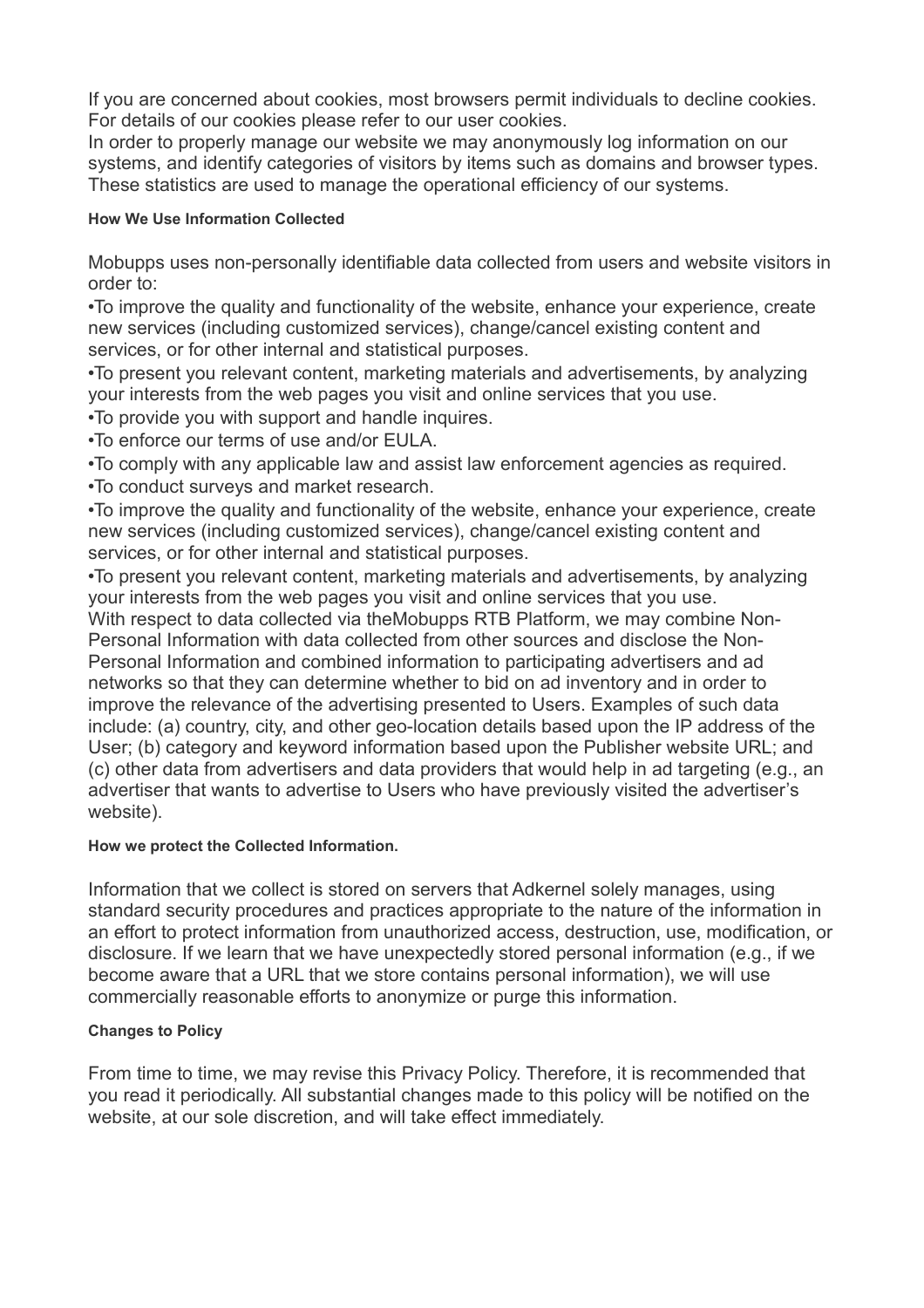### **Governing Law**

This Privacy Policy is governed by and construed in accordance with the laws of Israel. You agree to submit any dispute arising out of your use of this Web site to the exclusive jurisdiction of the courts of Israel.

#### **Contact us**

#### *Please direct all questions in connection with this Policy via e-mail to: [contact@mobupps.com](mailto:contact@adkernel.com) or by phone: +97286229900 or by mail: Tikshoret 7,Ashdod,Israel 77700*

### **Opt-out**

Interest-based (behavioral) advertising gives advertisers the chance to show ads that are relevant to you based on your online web browsing behavior. With interest-based advertising, you receive ads and offers that are more likely to be useful to you. Advertisers may also use other information they have or acquire about users' interests. Users have choices with respect to this type of advertising, as discussed below. You can opt-out of interest-based advertising. If you choose to opt-out you will still see ads, but it is more likely those ads won't be relevant to you. Interest-based advertising does not depend on information that is personally identifiable to you, such as your name, address, phone number, etc.

Mobupps Web Browser Opt-out: You can click below to opt-out of having the Mobupps Platform used to select ads for your browser based on your online web browsing behavior.

### **OPT-OUT**

When you opt-out, an opt-out cookie will be stored in your web browser. The Mobupps Platform will know the choice you have made when it sees your opt-out cookie, and will apply your choice to all ads served by the Adkernel Platform. If you block or delete the optout cookie, the Platform will not see your choice.

•The opt out cookie may not work if your browser is configured to block third-party cookies. •If you delete your cookies, you will need to opt out again. There are browser plugins to help you preserve your opt out cookies.

•The opt out only applies to the browser in which you set it. For example, if you set the opt out while using Firefox, but then use Chrome, the opt out will not be active in Chrome. To opt out in Chrome, you will need to repeat the opt out process.

•The opt out does not block or delete cookies, or prevent the use of cookies or other technologies for purposes other than selecting ads based on your interests as inferred by your online behavior. If you opt out, data may still be collected about your web browsing activities and you will still see advertising. Ads may be selected, for example, based on the content of the web page in which they are shown. If you wish to block or delete cookies altogether, you can use web browser settings to do so.

## **YOUR RIGHTS IN THE EEA**

If you are a European resident, you have the right to access personal information we hold about you and to ask that your personal information be corrected, updated, or deleted. If you would like to exercise this right, please contact us through the contact information below.